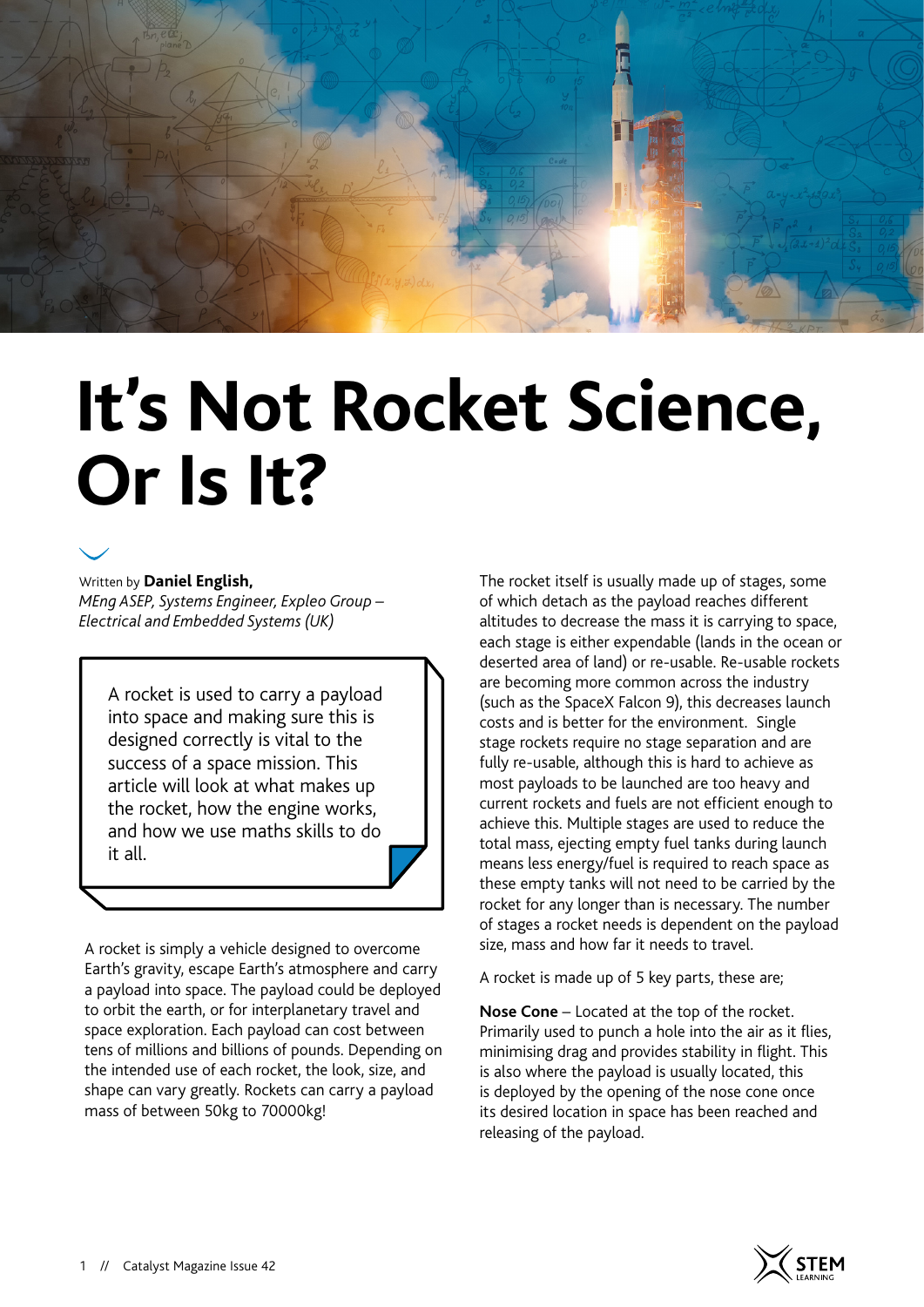**Fins** – Located at the bottom of the rocket. Primarily used to minimise drag and provides stability in flight. They can be used to conduct manoeuvres and change direction with input from the guidance system such as rolls and direction changes.

**Guidance System** – Located in the rocket body just below the nose cone. This is the brains of the rocket, containing all the electronics and navigation equipment which guides the rocket to its final destination.

**Tanks** – Located on the sides or middle part of the rocket. These contain the fuel and oxidiser expended by the rocket during flight.

**Engine** – Located at the base of the rocket. The propulsion system that generates the force required to escape earth's atmosphere and overcome gravity. This uses the fuel and oxidiser contained within the tanks. The engine can be used to conduct manoeuvres in flight by changing the amount of fuel burned to conduct rolls and change direction.



#### **ROCKET PROPULSION**

**^** *Image: Diagram of the different parts that make up a rocket.*

The rocket engine provides the propulsive 'push force', also called thrust, that is required to overcome gravity and air resistance. The easiest way to explain how a rocket engine works is to use the fire triangle and Newton's Third Law. The fire triangle states that 3 ingredients are required for combustion, plus an ignition source.

A rocket needs a fuel to burn for energy, this fuel needs oxygen to keep the fuel burning and heat to increase the burn rate of the fuel. When the fuel and oxygen are combined under heat, a spark or ignition is required and the fire starts, therefore combustion begins. The by-product from this combustion process

are the exhaust gases. These exhaust gases provide the energy to the rocket for launch. The exhaust gases are directed in the opposite direction to travel (downwards) to provide the rocket with the propulsive energy (push force) to launch upwards. This propulsive energy generated can be demonstrated through Newton's Third Law, "every action has an equal and opposite reaction". Think of a balloon for example, if you let go of a balloon with air in it will fly the opposite way to the air leaving the balloon, the rocket is doing the same thing as the balloon.



**^** *Image: The fire triangle*

The engine is made up of 2 key parts, the combustion chamber and nozzle. The combustion process explained above takes place within the combustion chamber. A combustion chamber is where the oxidiser and fuel are mixed together and ignited, this can reach temperatures exceeding 3,200 °C. Think of this like a furnace where everything is burned. The energy produced from this chemical reaction exits the engine through the nozzle, this is the 'push force' where the exhaust gases (big fire trail) are ejected and provides the propulsive energy to push the rocket into space. The exhaust gases exiting the nozzle can leave at speeds exceeding 18,000km/h.

The same principles of how a rocket engine works (according to the fire triangle and Newtons third law above) apply to whatever type of rocket engine that is used. There are four main types that use different types of fuel and oxidiser, these are:

- **• Liquid engine** A liquid fuel and liquid oxidiser (such as liquid oxygen) are combined from separate tanks into the combustion chamber, they burn according to the explanation above. Once the engine is ignited it can be shut down if necessary. It can provide huge amounts of thrust but is not very efficient.
- **• Solid engine** A fuel and oxidiser are mixed together into a solid block, this will act as it's own combustion chamber and be directly connected to a nozzle, the burning of the block will start through the middle of the block. Once the engine is ignited it is difficult to shut down. It can provide huge amounts of thrust but is not very efficient (more efficient than liquid engines).

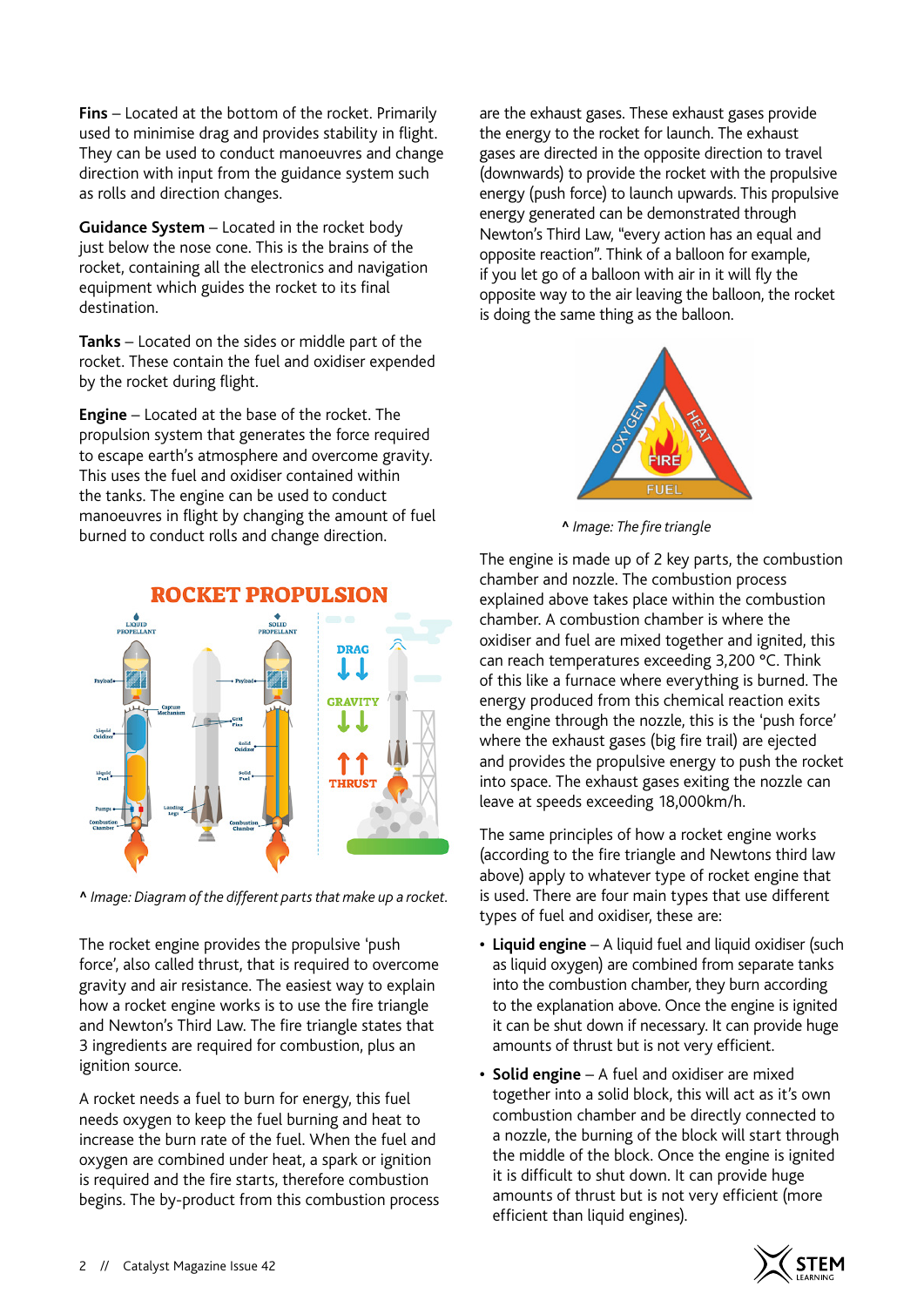- **• Hybrid engine**  One of the fuel or oxidiser is a solid and the other is a liquid, these are combined and burn as per the explanation above. Once the engine is ignited it can be shut down if necessary. It can only provide low levels of thrust compared to solid and liquid engines but is quite efficient.
- **• Electrical engine** These operate through using generated (such as from solar panels) or stored (such as from batteries) electricity to power the engine. One example is the ion thruster where electrons and neutrons collide, ionisation occurs and an electron is ejected from the nozzle with a proton. The engine can be shut off as necessary. Electrical engines are highly efficient but are rarely used in rocket engines, this is because they don't provide the thrust needed over a short period of time.

So now you know the different parts of a rocket, how a rocket engine works and the different types, how do we go about designing one using maths? There are a number of questions we need to ask ourselves, some of these might be (not a complete list):

- What is the mass of the payload we wish to launch?
- How far do I want my rocket to fly into space to deliver my payload?
- Will our payload be deployed in a particular orbit or be sent to explore a particular area of space?
- Where are we going to launch our rocket?
- What type of engine shall we use?
- What fuels/oxidisers are we going to use?

Once we have answered these, we can start to work out the mass and size of our rocket. The key equation to determine how much velocity change we need to escape earth's gravity and reach our destination in space that forms the basis of rocket design is shown below using the rocket equation:

 $\Delta$ V= $I_{sp}g_{o}ln\left(\frac{m_{initial}}{m_{final}}\right)$ 

- mass of propellant etc, these are just a few examples. **•** <sup>∆</sup>**V**  this is the change in velocity required to reach our desired destination in space (measured in metres per second).
- **• I sp** this is the efficiency (specific impulse) of the propellant combination we have chosen. The larger this is the better as it means we can generate more energy from a given amount of fuel. This is a predefined value by propellant manufacturers and easy to find on the internet (measured in seconds)
- $\mathbf{g}_{\circ}$  this is standard gravity for earth, this doesn't change and is a constant number for earth (measured in metres per second2).
- $ln\left(\frac{m_{initial}}{m_{final}}\right)$  this is the natural log of the ratio between the initial launch mass (including propellant) versus the final mass without the expended propellant, an equation to figure this out is the following:

 $\frac{m_{initial}}{m_{final}}\,=\,\frac{\text{Mass of the Rockefeller Structure} + \text{Mass of Propellant} + \text{Mass of Payload}}{\text{Mass of the Rockefeller Structure} + \text{Mass of Payload}}$ 

It is possible to determine through empirical estimation how much mass in propellant and rocket structure (fuel/oxidiser combined) we are going to need based off of our payload mass. We can look at previous rockets with similar payload masses and try to estimate how much propellant and rocket structure we are going to need if the rocket used a similar propellant combination. There is another way to work the mass of propellant required for a given payload mass and ∆V, this can be done if the final destination is known. It is possible to estimate ∆V if we know the exact orbit or end point we wish to reach, we are then able to re-arrange the rocket equation and calculate the ratio between initial and final masses. Finally, using simultaneous equations you can calculate the mass of propellant required.

Once we have worked out the mass of propellant and change in velocity required to get our payload to its desired destination, we can use these values to start designing and sizing the parts of the rocket engine and rest of the rocket. For example, the speed at which the rocket is flying means we may need to design the nose cone to be a certain shape. The materials used for the combustion chamber may need to withstand certain temperatures depending on the propellant combination used and their burn rate required. The nozzle of the engine may need to eject the exhaust gases at a certain speed to achieve the estimated ∆V, meaning the nozzle needs to be a certain shape/size to achieve this. There are many more design decisions that are dictated by the ∆V,